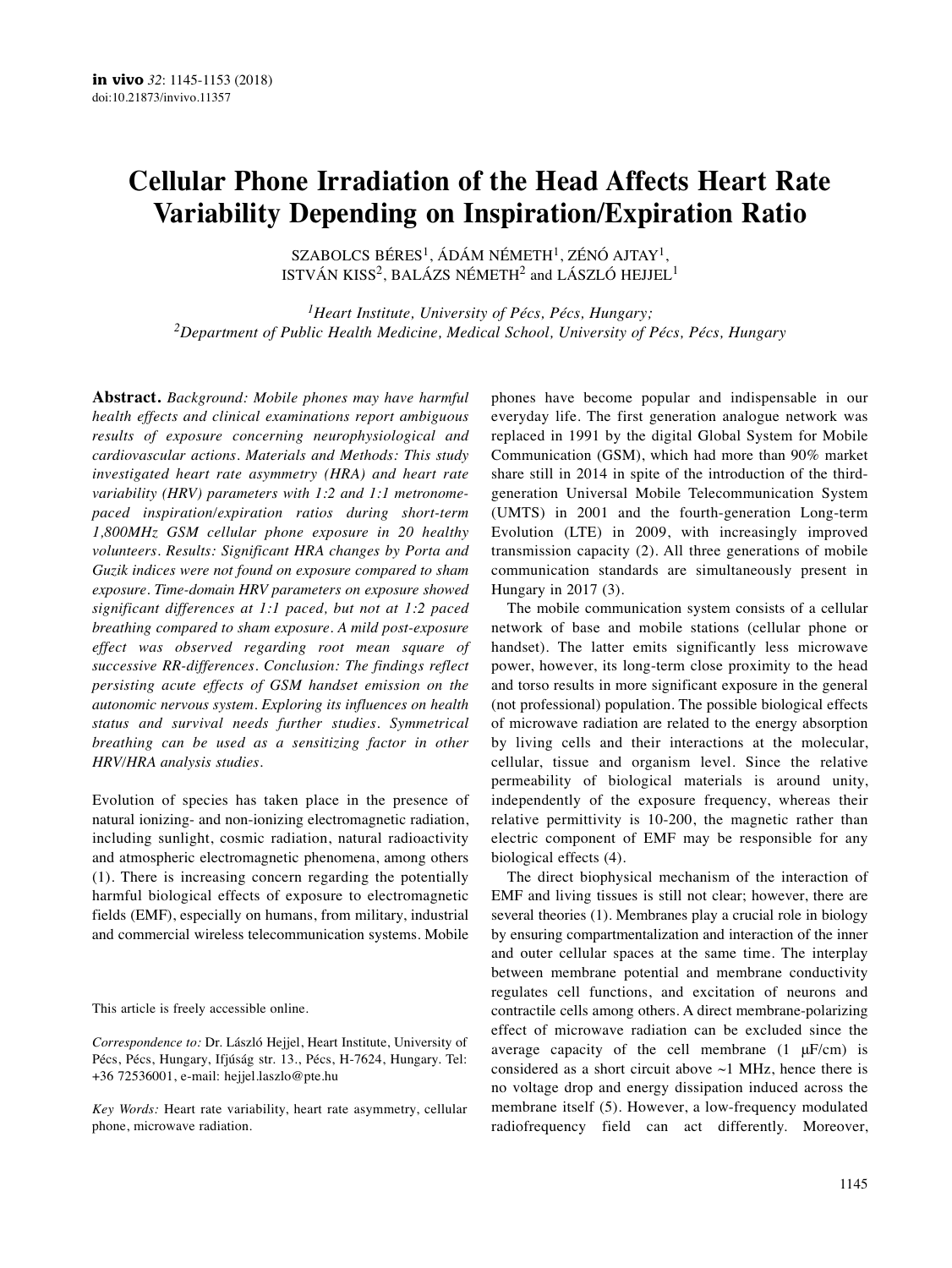considering the resting membrane potential of −70mV results in an electric field gradient across the 5 nm-thick cell membrane of  $E \approx 14 \times 10^6$ V/m, the external EMF used in communication are negligibly weak to be able to directly act on membrane potential (6). Furthermore, the quantum (ionizing) effect of microwave radiation at the molecular level can be disregarded considering the energy carried by photons with a frequency of 0.300-300GHz would be  $1.24\times10^{-6}$  to  $1.24\times10^{-3}$  eV. This amount of energy is well below the ionizing threshold of biological molecules (~13.6 eV) and even smaller than the 0.027eV energy of Brownian motion at 37˚C (4). Today the most widely accepted and explored theory for interaction is based on the thermal effects of microwave radiation. The current safety limits are established based on this; however, there are several biological phenomena that cannot be explained simply by warming of tissues, and temperature changes cannot be detected at all behind some observed biological effects (1, 7). The physical basis for thermal effects is excitation by rotational resonance of dipole molecules induced by sinusoidal EMF, which is resisted by the molecular moment of inertia and friction with the surrounding particles, which increases the thermal energy of the object, resulting in its warming up. In the microwave range, water and similar small dipolar molecules are the target of resonant frequency, although conformational changes of proteins *via* their bound water or molecular arms can also be considered targets. Depending on the inhomogeneity of the tissues, local hot-spots can arise, and due to the temperature-dependent nature of relative permittivity, focal thermal breakdown can occur (4).

The present applicable standard of maximal transmission power of a hand unit is 1.0 W at GSM 1800/1900 and 2.0 W at GSM 850/900 (8). The European Union specific absorption rate (SAR) limit for the public is 2.0 W/kg averaged over 10 g of tissue, but in a few countries the limit is 1.6 W/kg averaged over 1 g of tissue (9).

Exposure to EMF may have negative health effects even below the power defined in safety standards. Investigations into possible adverse biological effect of cellular phones are focused on the central nervous system (CNS) and inner ear, because most of the microwave radiation is absorbed here due to the anatomical proximity to the signal source (10-15). Conclusions of human trials on the impact of EMF on the autonomic nervous system are controversial (16-19).

HRV analysis is a non-invasive assessment of the actions of the autonomic neuroendocrine system on the sinus node *via* the beat-to-beat fluctuations of the heart rate. This method is considered valuable in the prediction of progression and outcome in several diseases (20-22). Atlas *et al.* found no difference in HRV in 35 healthy volunteers breathing spontaneously during 10-minute exposure to EMF from a commercial mobile phone forced at 2 W output peak power at 900 MHz (23). Heart rate asymmetry (HRA) is a relatively novel marker of HRV, based on the Poincaré-plot. This asymmetry can be quantified as Guzik index (24) or Porta index (25), among others. HRA reflects the dynamics of respiratory arrhythmia, namely temporal asymmetry of pulse rate acceleration and deceleration as a consequence of inspiration/expiration period ratio, first published by our research group in 2012 (26): Change in inspiration/expiration ratio by double-paced breathing from 1:2 to 1:1 or 2:1 is followed by corresponding change of HRA parameters. HRA measures can be more sensitive markers of respiration–heart rate coupling than standard HRV parameters; additionally, paced breathing 'stress-situation' requiring auditory and cortical functions also acts as a sensitizing factor.

In the available literature, there is no publication on the effect of cellular phone exposure on HRA parameters and at different paced inspiration/expiration period ratios. The aim of present study was to examine the influence of the acute effects of pulsed microwave irradiation from a commercial cellular phone on HRV and HRA parameters during various double-paced breathing patterns in healthy volunteers in randomized double-blind repeated-measures crossover design.

### **Materials and Methods**

The study was approved by the Regional Research Ethics Committee (approval number: 2013/4747) and was conducted in accordance with the Declaration of Helsinki and its later amendments. Twenty healthy volunteers (14 female and six male) were enrolled. Informed consent was obtained from all individual participants included in the study. The mean age was 25.2 (range 21 to 32) years. The majority of the volunteers did not smoke (17 altogether), two people smoked fewer than 10 cigarettes/day, and one person smoked more than 10 cigarettes/day. Sixteen volunteers consumed alcohol occasionally, while four did not consume alcohol at all. Regarding coffee consumption, the population was heterogeneous: six did not consume at all, seven occasionally and seven regularly drank coffee. The mean body mass index (BMI) of the group was within the normal range:  $21.8 \pm 2.5$  kg/m<sup>2</sup>. The participants were not allowed to consume alcohol, coffee or cigarettes for 4 hours before the test.

A commercial Nokia 6230i mobile telephone (Nokia Corporation, Helsinki, Finland) was used for radiofrequency exposure working on an 1,800 MHz GSM network (217 Hz pulse rate; 0.577 μs pulse width, actual emissions during the experiment were not measured) with SAR value of 0.70 W/kg at the head (27). The call to the mobile phone was initiated from a landline unit in a neighbouring room until automatic disconnection at about 1 minute and 25 sec, and then the number was redialled three more times over a 6-minute period. The participants had no information on the emission of the phone since it was in silent mode and was totally covered by an elastic bandage.

During each experimental stage, a 6-min-long single channel electrocardiogram (ECG) and respiration signal were recorded by a microcontroller-based, battery-powered, handheld data acquisition system (László Hejjel, Pécs, Hungary). An ultra-rapid thermistor probe was fixed under the volunteer's nose for monitoring respiration. The thermistor sensed the cooling and warming of the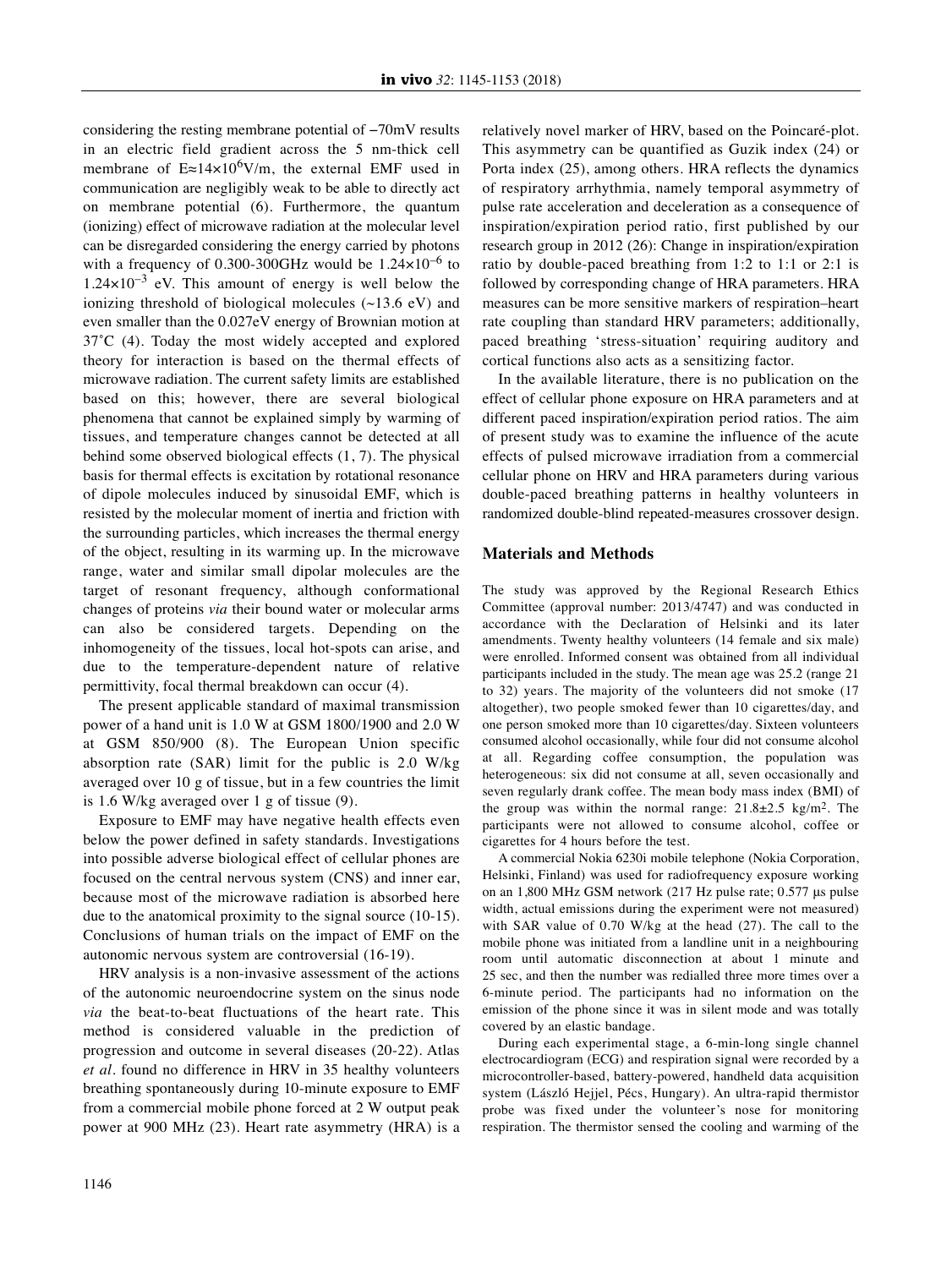

Figure 1. Box and whisker diagrams of the time domain parameters. A: Mean time between two R-waves on the ECG (RR interval). B: Standard deviation of RR intervals (SDNN). C: Coefficient of variation (CV%). D: Root mean square of successive RR interval differences (RMSSD). Boxes: Lower and upper quartiles, horizontal line: median value, whiskers: minimum and maximum values, square: mean value. \*Friedman test p-value, \*\*post-hoc Wilcoxon's paired-sample test p-values, only significant differences are indicated. Insp: Only inspiration paced without exposure; 1:1 symmetrically paced inspiration/expiration; 1:2 asymmetrically paced inspiration/expiration; i: with irradiation; n: without irradiation.

flowing air during inhalation and exhalation, respectively. The instrument also contained a metronome to trigger inspiration and expiration with two different frequency beeps. Standard 300-second tachograms (22) were extracted from the ECG records by ECGRdet v2.4 (László Hejjel), while the HRV analysis was carried out with Varian v2.2 (László Hejjel). The mean time between two R-waves on the ECG (RR interval; MeanRR), standard deviation of normalto-normal RR-intervals (SDNN), coefficient of variation (CV%=SDNN/MeanRR), root mean square of successive RR– interval differences (RMSSD) in the time domain (21, 22); highfrequency (HF) integral in the range of 0.15-0.40 Hz (in normalized units), low-frequency (LF) component at 0.01-0.15 5Hz (in normalized units) and LF/HF were analysed by fast Fourier transformation in the frequency domain (21, 22); Porta index and Guzik index (24, 25) were also computed as HRA parameters.

The study was carried out at our Institution in 2014 in the late afternoon, in quiet circumstances. The volunteers lay in a comfortable supine position with head elevated at 30˚ 15 minutes prior to data acquisition to allow orthostatic adaptation. The ECG electrodes along with the thermistor probe were placed on the subject, and the mobile phone was fixed on their right ear with an elastic bandage imitating its position during use. The subjects were educated regarding metronome-controlled respiration during this adaptation period. Talking and movements were not allowed, since these can influence HRV parameters (28).

Five consecutive 360-second-long stages were recorded for each volunteer. A T=4.5s breathing cycle (0.22 Hz) was ensured by participants breathing according to the built-in beeper. Since previous studies have already demonstrated that single metronomecontrolled *versus* spontaneous breathing does not differ as regards of HRV parameters, we did not investigate spontaneous respiration here in order to reduce the study duration and hence the stress on the participants (29, 30). During the first stage, only inhalation was according to the metronome. In the second and fourth stages, inhalation and exhalation were triggered with beeps of two different frequencies, in an asymmetrical manner at a 1:2 (physiological) inspiration:expiration ratio. During the third and fifth stages, symmetrical breathing was paced, *i.e.* 1:1 inhalation:exhalation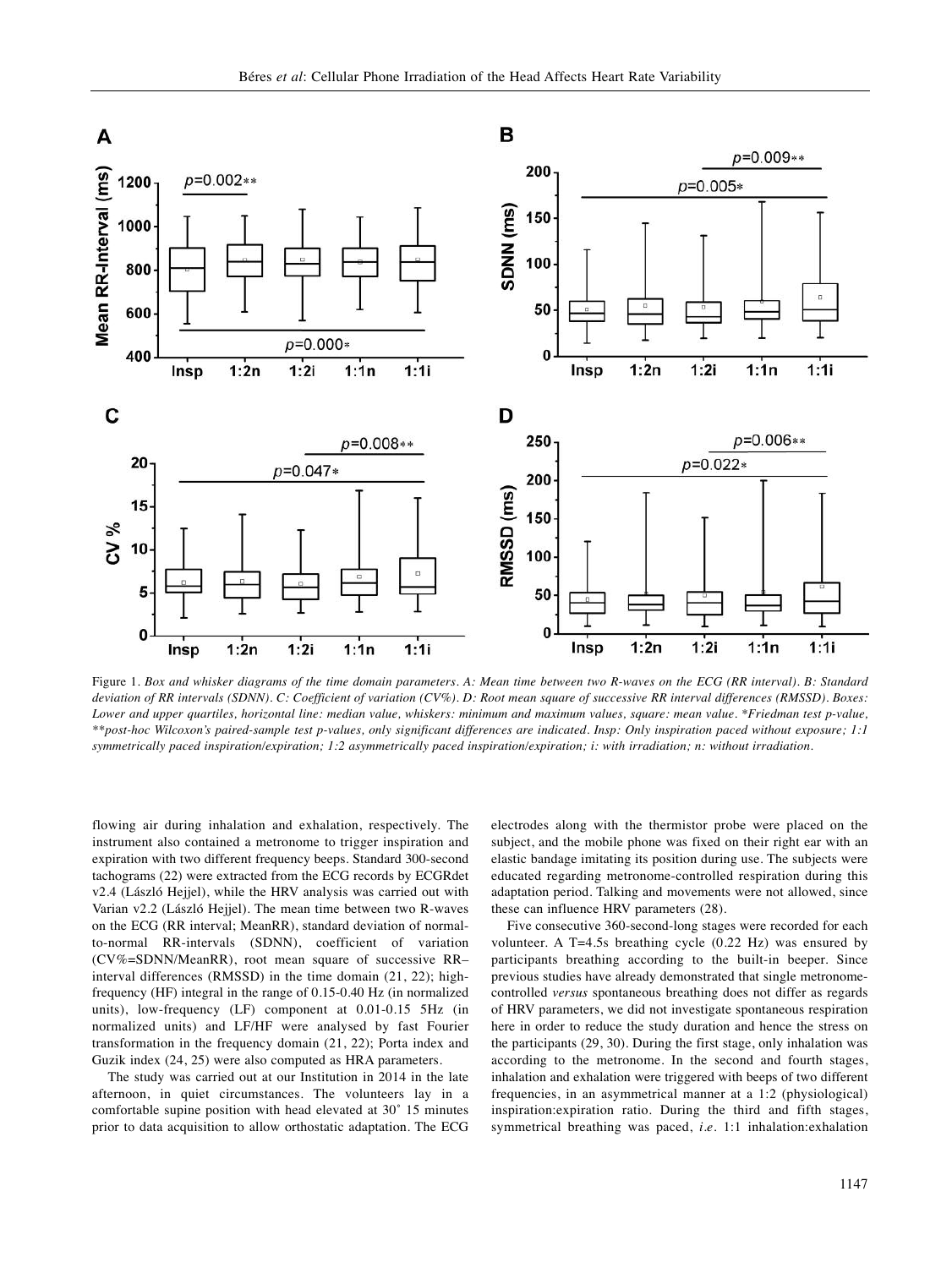

Figure 2. *Box and whisker diagrams of the frequency domain parameters. A: High frequency power in normalized units (HFNU). B: Low frequency band power in normalized units (LFNU). C: Low frequency/high frequency power ratio (LF/HF). Boxes: Lower and upper quartiles, horizontal line: median value, whiskers: minimum and maximum values, square: mean value. By Friedman test p=0.107 for each frequency domain parameter, no significant changes. Insp: Only inspiration paced without exposure; 1:1 symmetrically paced inspiration/expiration; 1:2 asymmetrically paced inspiration/expiration; i: with irradiation; n: without irradiation.*

ratio. The radiofrequency exposure from the mobile phone took place randomly either during the second and third, or during the fourth and fifth stages, blinded to both the volunteers and the person who analyzed the records. Valentini *et al.* stated in their metaanalysis that GSM-irradiation causes only transient cortical phenomena by EEG studies, therefore only the instantaneous effects of radiofrequency exposure were analysed (10). For this reason and in order to minimize the mental load of our investigation, only two 6-minute exposures were applied with 1:2 and 1:1 inspiration/ expiration ratios in contrast to the frequently applied 30-minute microwave exposure. The entire measurement needed about 45 minutes per volunteer.

Statistical analysis was prepared using the statistiXL v1.8 (statistiXL, Broadway Nedlands, Western Australia) plug-in in Microsoft Excel (Microsoft Corporation, Redmond, WA, USA). The figures were constructed with OriginPro v2017 (OriginLab Corporation, Northampton, MA, USA). Non-parametric repeatedmeasures ANOVA by Friedman was applied for primary assessment. Values of *p≤*0.05 were considered statistically significant. Wilcoxon paired-sample tests with the Holm-Bonferroni correction of significance level were applied *post-hoc*. In pairs, the following were compared: A: only inspiration controlled by metronome (Insp) with sham-exposed (*i.e.* not exposed) asymmetrically doubletriggered breathing (1:2n); B: 1:2n pattern with the pattern of nonirradiated symmetrical (1:1n); C: irradiated asymmetrical (1:2i) with irradiated symmetrical breathing (1:1i); D: 1:2n with 1:2i; and E: 1:1n with 1:1i.

### **Results**

On manual checking of the ECG and respiration recordings, no records were rejected due to poor signal quality, inappropriate breathing, arrhythmia or any other reason. Moreover, spectral analysis by fast Fourier transformation clearly showed the respiratory peak at around 0.22 Hz for each individual.

*Time domain analysis.* The mean RR-interval changed significantly according to Friedman's test. Wilcoxon's paired-sample test *post-hoc* showed a significant difference (*p=*0.002) between the Insp and 1:2 paced sham-exposed measurements even after Holm–Bonferroni correction. Further comparisons of the mean RR-interval showed no significant changes (Figure 1A).

The Friedman test of SDNN parameters was statistically significant (Figure 1B), *post-hoc* paired-sample assessment resulted in significant differences even after p-value correction between 1:2 and 1:1 breathing measurements under EMF exposure (*p=*0.009). The other comparisons regarding SDNN demonstrated no significant changes. Interestingly, the mean and median of SDNN were separated at 1:1 breathing with EMF irradiation. The CV% behaved similarly giving a statistically significant *p=*0.008 value on comparing 1:2i with 1:1i series by *post-hoc* Wilcoxon's paired-sample test (Figure 1C).

The RMSSD resulted in significant differences by Friedman test (*p=*0.022) and again, only 1:2i with 1:1i series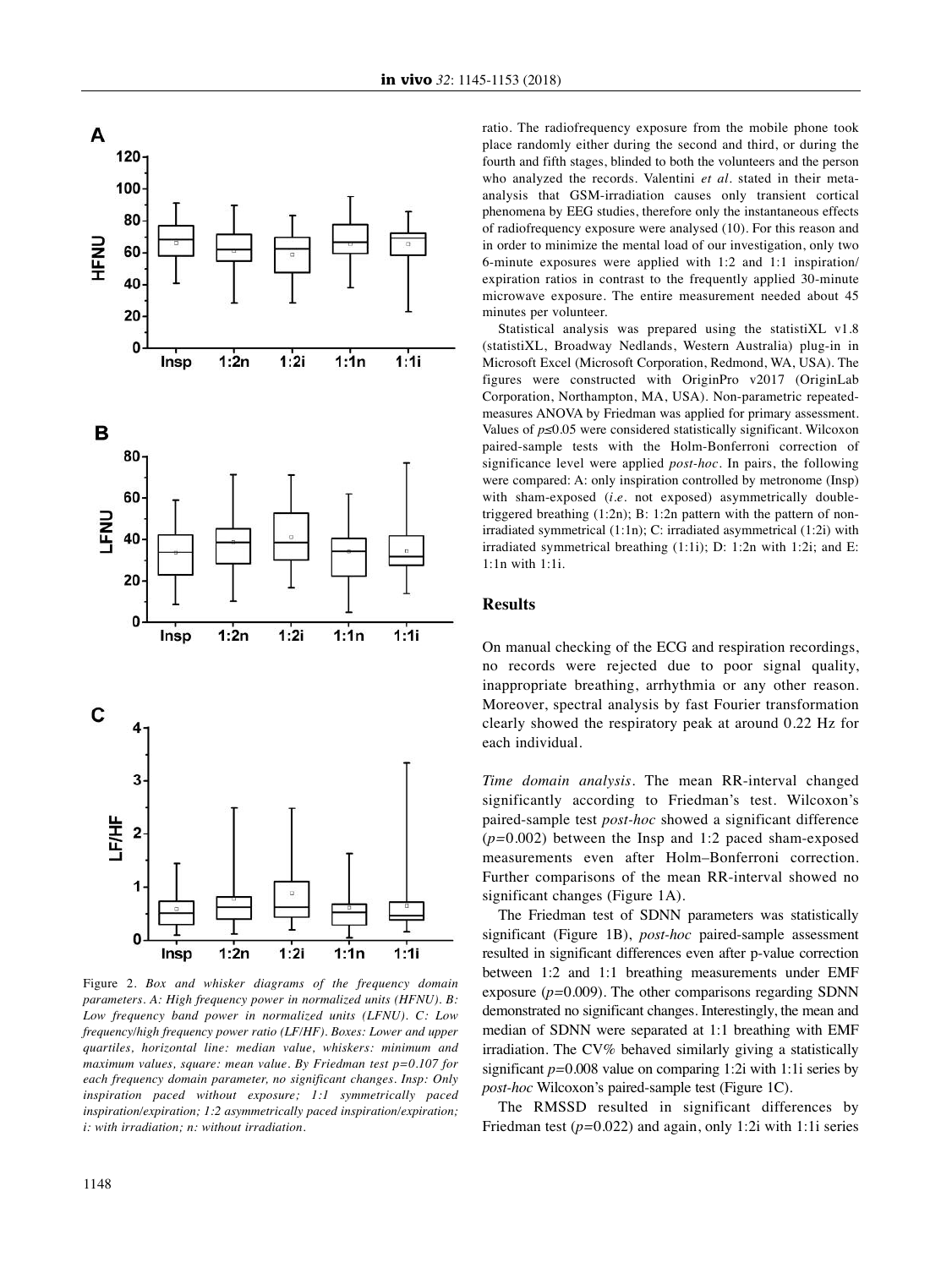

Figure 3. Box and whisker diagrams of heart rate asymmetry (HRA) parameters. A: Porta index. B: Guzik index. Boxes: Lower and upper quartiles, horizontal line: median value, whiskers: minimum and maximum values, square: mean value. \*Friedman test p-value, only significant differences are indicated; the examined post-hoc Wilcoxon's paired sample tests resulted in non-significant p-values after Holm-Bonferroni correction. Insp: Only inspiration paced without exposure; 1:1 symmetrically paced inspiration/expiration; 1:2 asymmetrically paced inspiration/expiration; i: with *irradiation; n: without irradiation.*

gave significant differences by *post-hoc* Wilcoxon's pairedsample test (*p=*0.008, Figure 1D). The increase of the interquartile distance is evident here as well, representing a possible separation of the population during cellular phone EMF exposure at symmetrical but not asymmetrical breathing together.

*Frequency domain analysis.* Among frequency domain parameters (LF, HF, LF/HF) no statistically significant differences were found by Friedman test (Figure 2). Due to the complementary nature of LF and HF power and the ranking in Friedman test, the *p*-values proved to be identical.

*HRA analysis.* The Friedman test resulted in statistically significant *p*-values for both Porta (*p=*0.016; Figure 3A) and Guzik (*p=*0.009; Figure 3B) indices. However, *post-hoc* Wilcoxon's paired-sample test of Porta index demonstrated only a tendency for differences between 1:2 and 1:1 breathing patterns in both comparisons sham-exposed and irradiated pairs (*p=*0.011 for 1:2n *vs.* 1:1n; *p=*0.024 at 1:2i for 1:1i) after Holm–Bonferroni correction of the significance level. Wilcoxon's paired-sample test for Guzik's index showed similar results: *p=*0.027 for 1:1n *vs.* 1:2n; *p=*0.011 for 1:1i *vs.* 1:2i. There were no significant differences in either index between sham-exposed and irradiated groups comparing the same breathing patterns: 1:1n *vs.* 1:1i and 1:2n *vs.* 1:2i (Figure 3). Both Pearson's correlation and Spearman's rank correlation confirmed a



Figure 4. *Pearson's correlation and Spearman's rank correlation tests between Porta and Guzik indices. The tests showed a significantly strong positive correlation. Pearson correlation:*  $r_P=0.932$ ,  $p<0.0001$ ; *Spearman rank correlation:*  $r_S = 0.948$ ,  $p = 1.022 \times 10^{-18}$ .

significantly strong positive correlation above 0.9 between Porta and Guzik indices with *p<*0.001 and *p=*1.022×10–18, respectively (Figure 4).

*Recombination of the time domain measurements.* In order to reject or confirm order-dependent effects, the five stages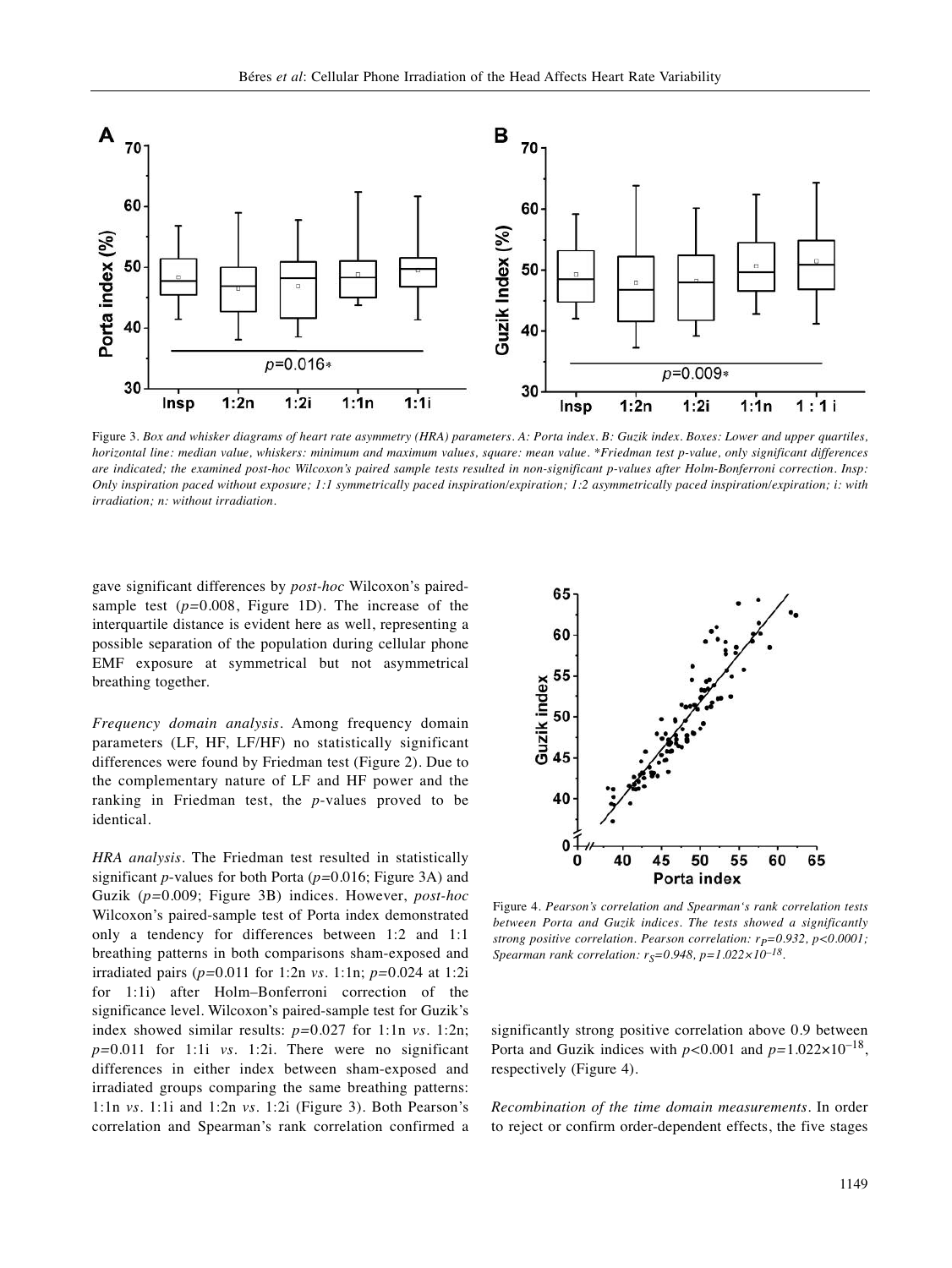

Figure 5. *Standard deviation (SDNN) changes according to the order of measurement and breathing pattern. Boxes: Lower and upper quartiles, horizontal line: median value, whiskers: minimum and maximum values, square: mean value. \*Friedman test p-value, \*\*post-hoc Wilcoxon's paired-sample test p-values, only significant differences are indicated. Insp: Only inspiration paced without exposure; 1:1 symmetrically paced inspiration/expiration; 1:2 asymmetrically paced inspiration/expiration; i: with irradiation; n: without irradiation.*

were regrouped in the order of data acquisition ignoring irradiation: 11 volunteers were exposed in the 2nd and 3rd stage, while nine were exposed in the 4th and 5th stage. Figure 5 demonstrates that there were no significant differences in SDNN among the groups with identical breathing patterns independently of the EMF exposure. Between the 1:1 and 1:2 groups, SDNN in the 2nd and 3rd stages differed, *p=*0.002 is considered a statistically significant difference even after Holm-Bonferroni correction.

Exploring possible post-exposure effects, the 2nd and 3rd irradiation  $(n=11)$  and 4th and 5th stage irradiation  $(n=9)$ groups were analyzed separately according to exposure *versus* sham-exposure, given that RMSSD reflects parasympathetic influence on heart rate. The 2nd and 3rd stage exposed groups gave the chance to examine postexposure effects up to 12 minutes (during the 4th and 5th stages) following a 12-minute EMF exposure. During exposure (n=11+9) and before exposure (n=9), the 1:1 breathing resulted in greater median and mean RMSSD than with 1:2 breathing (Figure 6). Paradoxically, the postexposure analysis (n=11) showed lower mean and median RMSSD with 1:1 breathing. Due to the small number of people in the split groups, we did not perform further statistical analysis. However, this may be the explanation for the significant differences according to breathing patterns only between the 2nd and 3rd but not between the 4th and 6th stages apparent in Figure 5.



Figure 6. *Root mean square of successive differences (RMSSD) changes after separation of the first-exposed and second-exposed volunteers. Boxes: Lower and upper quartiles, horizontal line: median value, whiskers: minimum and maximum values, square: mean value. Horizontal axis with the breathing patterns, the serial number, and the presence of exposure. Insp – Only inspiration paced without exposure, 1:1 symmetrically paced inspiration/expiration; 1:2 asymmetrically paced inspiration/expiration; i: with irradiation; n: without irradiation, bottom line: stage serial number.*

#### **Discussion**

Additionally to electric inhomogeneity and anisotropy of the human body, local EMF effects are influenced by the wavelength relative to the target size, penetration/damping and intracorporal reflections of the microwave besides passive and active thermoregulation processes, such as instantaneous regional blood flow. All these factors call for sophisticated numerical simulation studies, phantom model tests, careful extrapolation of experimental results, and further epidemiological investigations (4, 6). In the present study, the possible effects of pulsed, low-frequencymodulated EMF emitted by mobile phones on the autonomic modulation of the heart rate was investigated by HRV and HRA analysis at different paced breathing patterns. We supposed altered breathing–respiratory sinus arrhythmia coupling on exposure which could be detected by HRA analysis. We did not find statistically significant differences in HRA parameters due to exposure, and even the earlier published (26) reporting on 1:1 *vs.* 1:2 breathing did not reach statistically significant differences after Holm– Bonferroni correction of the significance level in spite of the similar study population and pace-adhered breathing verified by recordings. The powerful correlation of Guzik and Porta indices observed in this study also calls attention to their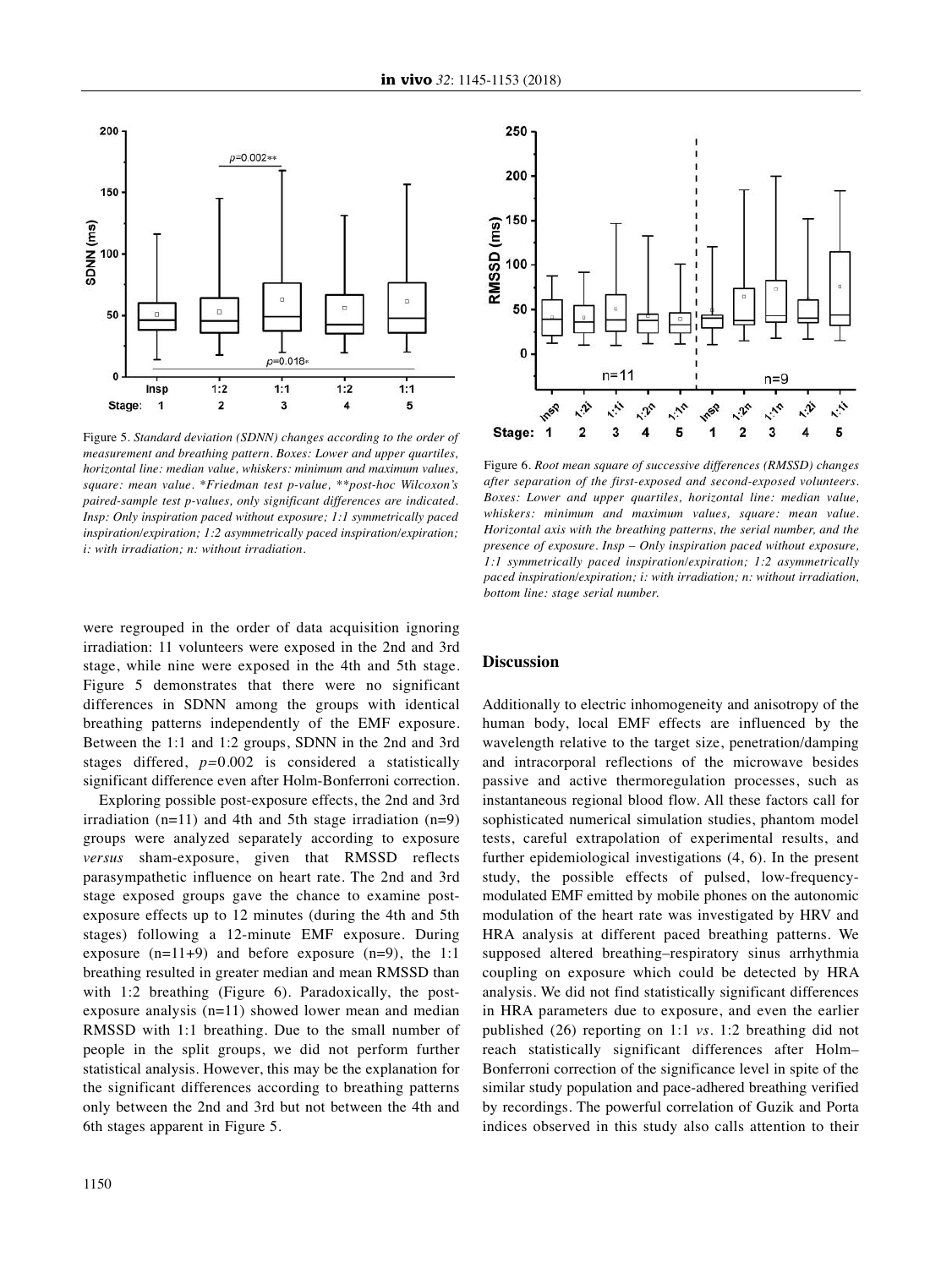redundancy, since assuming a constant heart rate during the examination period, the number of heart beats and the interbeat differences in the accelerating and decelerating set of points of the Poincaré plot are reciprocal, as detailed in our previous investigation (26).

On the other hand, we detected statistically significant elevation of the SDNN, CV% and RMSSD parameters during irradiation in symmetrical but not in asymmetrical breathing patterns. Thus 1:1 paced breathing seems to be a sensitizing factor in HRV analysis, at least concerning the effects of EMF. The higher inter-individual variation of HRV in the 1:1i group (Figure 1B-D) may be the result of the presence of some individuals with electromagnetic hypersensitivity, or due to the non-uniform power of exposure since actual emissions during the experiment were not measured; this is a limitation of the study. The power output of mobile phones is automatically set to the necessary minimum (31) in order to increase battery life and reduce emission. Individuals with electromagnetic hypersensitivity only comprise a minority of the population: they report symptoms that may be related to exposition to weak EMF (32). However, Hietanen and co-workers did not ascribe subjective complaints of adverse effects of mobile phone emission in a blind study on 20 healthy volunteers (33). In a meta-analysis (34) no evidence was found of a causal association of electrosensitivity and EMF. Eltiti and colleagues conducted a study similar in volume on EMF-sensitive and healthy volunteers: combined GSM900, GSM1800 and UMTS 2000MHz base station-like exposure did not affect subjective well-being, skin conductance or pulse rate (35). Another limitation of our study is the fixed 1:2 and 1:1 sequence of breathing patterns, resulting in longer (altogether 12 minutes) exposure or a pre-exposed state at 1:1 breathing, however, we considered the negative results or only a rapidly recovering transient effect of previous authors (10, 18, 23, 35, 36) regarding cellular phone exposition and HRV, hence we focused on the immediate effects of exposure on HRV and HRA parameters. However, randomization made it possible to examine post-exposure effects in 11 volunteers, where we found opposite changes of RMSSD with 1:2 *versus* 1:1 breathing patterns compared to the exposed (the same group n=11) or pre-exposed (other group n=9) cohort (Figure 6). This can reflect vagal withdrawal following 12-minute-long mobile phone EMF irradiation.

HRV analysis is a relatively frequently used non-invasive method to analyse the acute impact of mobile phone irradiation on the autonomous modulation of cardiac functions. In our previous study (23), we did not find any changes in standard HRV parameters during short-term 900 MHz GSM EMF exposure in healthy volunteers. Parazzini *et al.* concluded that short-term RF irradiation of healthy young persons by mobile phone does not result in statistically significant changes but suggested a weak interaction of time domain parameters and LF power (36). Other researchers

came to similar conclusions regarding blood pressure and spectral HRV parameters in 120 volunteers (18). Upon habitual exposure to mobile phone radiation, the time domain HRV parameters were lower and the LF/HF ratio was higher, suggesting a shift to sympathetic activation compared to controls not using cellular phone at all (37).

The mean RR-interval at the inspiration-only controlled first run was significantly shorter (corresponding to higher pulse rate) compared to 1:2 paced sham-exposed measurements. The latter was the second stage only in about the half of the participants considering the double-blind randomized exposure. The 15 minutes of orthostatic adaptation prior to recording excludes orthostatic effects; a stress reaction caused by the beginning of the recording or starting the paced breathing might be one explanation.

Szmigielski and co-workers detected altered diurnal rhythm of blood pressure and heart rate in people regularly working exposed to EMF compared to not exposed controls with the same working pattern (16). The effect was additionally proportional to the electric field strength, ranging from 20 to 550 V/m at 0.738-1.503 MHz. Braune and colleagues used a remote-controlled 900 MHz GSM phone at the right hemisphere for 35 minutes in 10 healthy volunteers and found an increase in capillary vasoconstriction due to increased efferent sympathetic activity resulting in higher systolic and diastolic blood pressures but there were no changes in standard baroreflex tests (17). On the other hand, Barker *et al.* excluded any significant effect in mean arterial pressure and heart rate variability (HRV) parameters on short-term exposure by simulating GSM and TETRA handsets in 120 healthy subjects (18). Tahvanainen and co-workers did not find any change in arterial blood pressure or heart rate during or after 35 minutes of exposure at 900 or 1800 MHz at maximal allowed antenna power in a double-blind placebo-controlled crossover trial in 32 healthy volunteers (19).

Braune *et al.* suspected blood pressure elevation and increased efferent sympathetic activity due to cellular phone irradiation central effects since there were no changes in standard baroreflex tests (17). Our experimental setup demands more complex interaction between auditory (beep for pacing), cortical (recognition and differentiation of beep frequency and intentional breathing in and out), and autonomic centres (intentional breathing and reflex responses to intrathoracal and blood pressure changes), all of them localized in the vicinity of the microwave signal source. Valentini and co-workers concluded in their metaanalysis of the neurophysiological effects of mobile phone exposure that not only the cortex but also subcortical structures such as the hypothalamus and thalamus can be affected by pulsed microwave radiation since the alpha and sigma bands of EEG are enhanced during exposure (10). However, in our study we cannot exclude the role of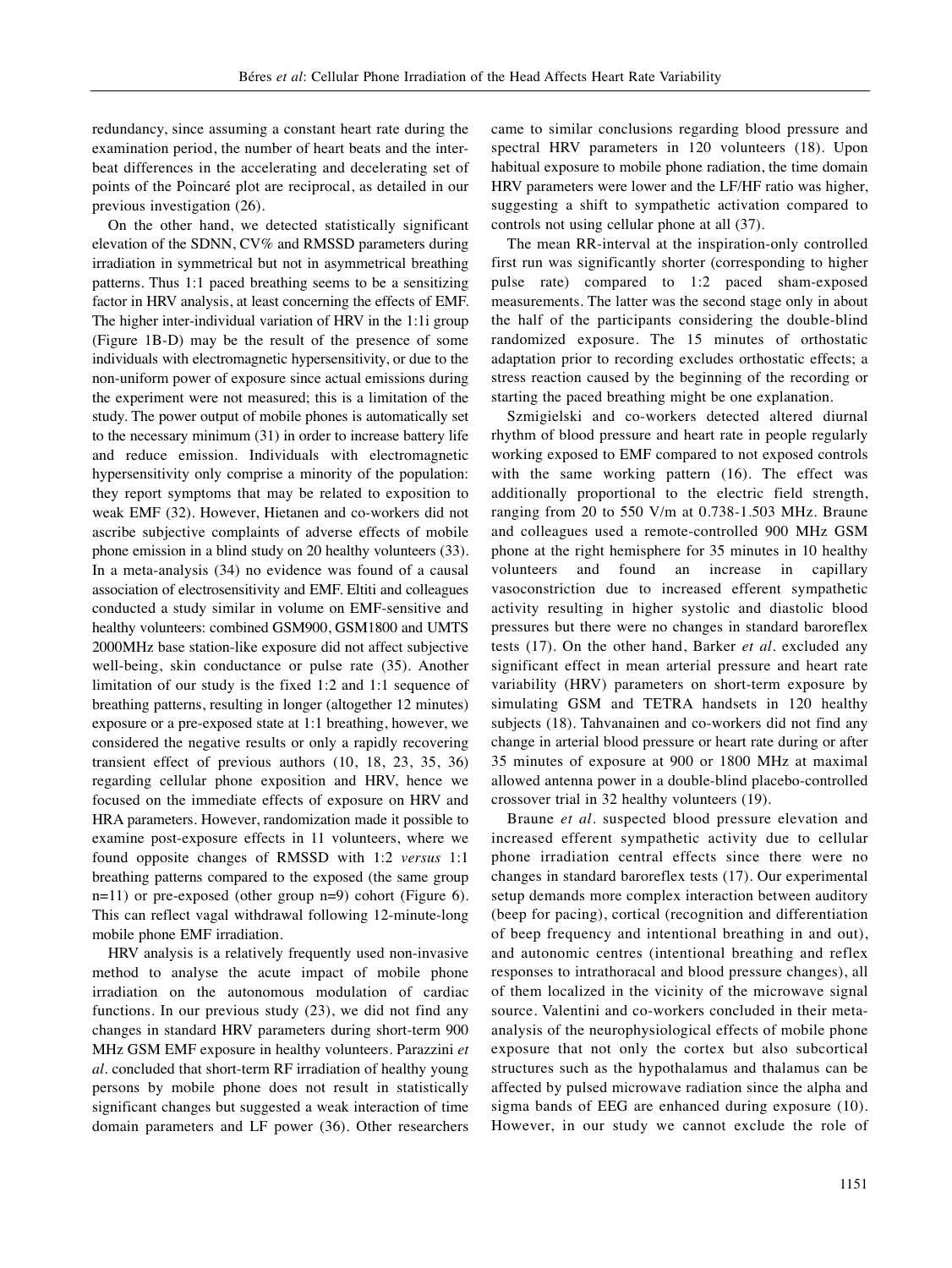baroreflexes following intrathoracal pressure changes due to breathing either at the receptor level or at processing in the brain stem. In addition, the carotid body is close to a mobile phone during use, so its function may also vary with exposure. We believe an interaction exists between the affected centres resulting in a delay of feedback which can increase HRV under 1:1 breathing and EMF exposure. This might be due to the excitation effect of cellular phone exposure on the brain (10), resulting in increased sympathetic activity in accordance with Braune *et al.* (17) and Ekici and co-workers (37), considering also the relatively longer inspiratory period during the 1:1 breathing compared to the 1:2 pattern. During inhalation, respiratory sinus acceleration is a result of vagal withdrawal and increased sympathetic flow. In our investigation, HF power (vagal effect) decreased and LF power (vagal and sympathetic interactions) increased upon exposure during 1:2 breathing (Figure 2), however, it did not reach statistical significance by the Friedman test. We suspect that microwave exposure acts mainly during inspiration.

# **Conclusion**

To our knowledge, the present examination was the first investigating HRA and HRV parameters with different paced inspiration/expiration ratios during short-term GSM cellular phone exposure in a double-blind repeatedmeasures design crossover trial. Significant HRA changes were not found on exposure compared to sham exposure, however, time domain HRV parameters on exposure were significantly different at 1:1 paced but not at 1:2 paced breathing, considering symmetrical breathing as a sensitizing factor. We observed a mild post-exposure effect regarding RMSSD. This finding reflects persisting acute effects of GSM handset emission on the autonomic nervous system, although exploring its real effects on health status and on survival, as well as the elucidation of any underlying physiopathology, call for further highervolume double-blind studies focused on respiration– circulation coupling. Our study reproduced the HRA changes accordingly to the metronome-controlled inspiration/expiration ratios. The strong correlation of Porta and Guzik indices was also demonstrated in the overall study raising their redundant nature. Symmetrical breathing (1:1 inspiration:expiration ratio) can be used as sensitizing factor or 'stress test' in other HRV/HRA analysis studies.

# **Conflicts of Interest**

The Authors declare that they have no conflict of interest in regard to this study.

## **Funding**

OriginPro v2017 software was funded by 3/2016 AOK-KA grant from the Medical Faculty of the University of Pécs, Hungary. Balázs Németh was supported by the ÚNKP-17-3-III New National Excellence Program of the Ministry of Human Capacities, Hungary.

# **Ethical Approval**

All procedures performed in the study were in accordance with the ethical standards of the Regional Research Ethics Committee and with the 1964 Helsinki declaration and its later amendments.

### **Acknowledgements**

The Authors express thanks to Levente Nyitrai, former student, for his assistance in data acquisition and analysis. The present scientific contribution is dedicated to the 650th anniversary of the foundation of the University of Pécs, Hungary.

### **References**

- 1 Funk RH, Monsees T and Ozkucur N: Electromagnetic effects From cell biology to medicine. Prog Histochem Cytochem. *43(4)*: 177-264, 2009.
- 2 GSMA. About us. History Brief history of GSM and the GSMA. Available from: https://www.gsma.com/aboutus/history Last accessed on 28 September 2017.
- 3 Maros D and Temesvári Z: Capacity of mobile networks in emergency case. Hadmérnök (The War Engineer) *XII/1*: 247- 254, 2017.
- 4 Mátay G and Zombory L: Physiological effects and biomedical applications of radiofrequency radiation. Budapest, Műegyetemi Kiadó, pp. 31-148, 2000. (Hungarian).
- 5 Szalay L and Ringler A: Biophysics. Budapest, Tankönyvkiadó, pp. 126-138, 1985.
- 6 Stavroulakis P: Mechanisms of Action of EMFs on Biological Systems. Introduction. *In*: Biological Effects of Electromagnetic Fields. Stavroulakis P (ed). Springer-Verlag, Berlin-Heidelberg, p. 4, 2003.
- 7 Kim KE, Park SK, Nam SY, Han TJ and Cho IY: Potential therapeutic mechanism of extremely low-frequency high-voltage electric fields in cells. Technol Health Care *24(3)*: 415-427, 2016.
- 8 William AS: Techmind. GSM phone signal analysis. Available from: http://www.techmind.org/gsm/ Last accessed on 28 September 2017.
- World Health Organisation (WHO). Global Health Observatory data repository. Exposure limits for radio-frequency fields (public). Data by country. Available from: http://apps.who.int/ gho/data/view.main.EMFLIMITSPUBCRADIOFREQUENCYv Last accessed on 28 September 2017.
- 10 Valentini E, Curcio G, Moroni F, Ferrara M, De Gennaro L and Bertini M: Neurophysiological effects of mobile phone electromagnetic fields on humans: a comprehensive review. Bioelectromagnetics *28(6)*: 415-432, 2007.
- 11 Krause CM, Sillanmaki L, Koivisto M, Haggqvist A, Saarela C, Revonsuo A, Laine M and Hamalainen H: Effects of electromagnetic field emitted by cellular phones on the EEG during a memory task. Neuroreport *11(4)*: 761-764, 2000.